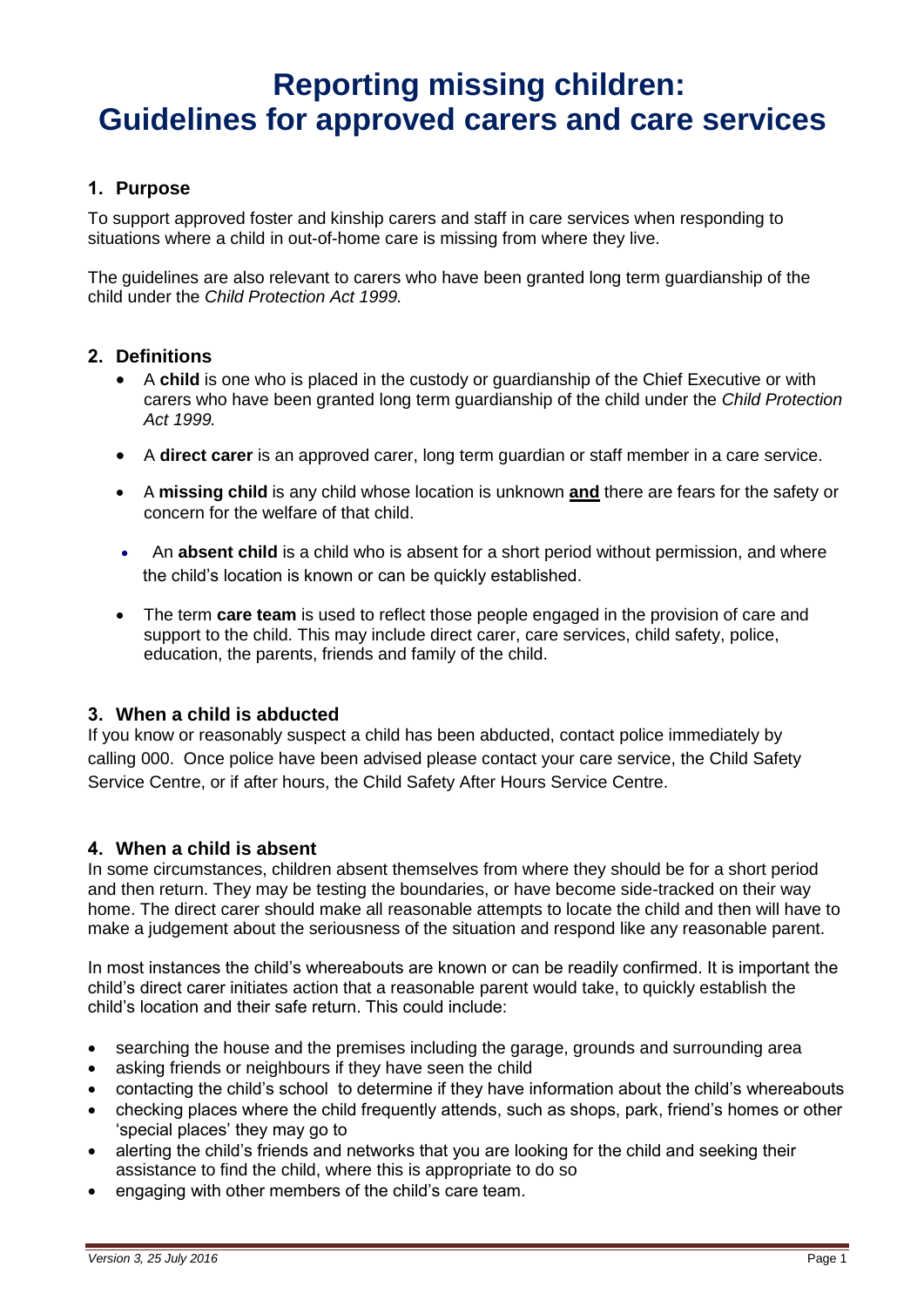

It may also be appropriate to contact the child's parents or family members and enquire if the child is in contact with them. It may be preferable for this action to be undertaken by the child safety officer.

If there is doubt about how to respond, the direct carer should contact their agency or the Child Safety Service Centre for advice.

An absence may be an early indicator that a child is missing. Therefore the child's absence will need to be carefully monitored and escalated if the child becomes 'missing'.

## **5. When a child is missing**

Regardless of the order or care agreement the child is subject to, if a child in out-of-home care is missing, immediate efforts are required to locate them.

#### **As soon as possible after all reasonable attempts to find the child have failed, the child must be reported as missing to the police.**

Responding quickly and appropriately when a child is missing is vital, even for short periods. It is important the child's direct carer initiates action that a reasonable parent would take, to secure the safe and timely return of the child.

#### **6. Making a missing person report to police**

The police require a 'missing person report' be completed. This is done by attending the local police station in person. Irrespective of how long you have been the child's direct carer, you are usually the best person to make the missing person report at the local police station.

#### **If there are extenuating circumstances that prevent the direct carer from going to the police station, you must contact Queensland Police Service to discuss an alternative process to facilitate lodging the missing person report.**

Police must be provided with as much relevant information as soon as possible to assist them in making a risk assessment and locating the missing child. The attached 'missing child checklist' is to be completed by members of the child's care team to assist police. It does not replace the need to make a missing person report. The checklist can be completed online or manually. Where information is not known, it can be added at a later time so there is no delay making the missing person report to police.

• It can be pre-populated and kept in a safe place, particularly where there have been previous incidents.

After making the missing person report to police, you are required to ask for and record the following details:

- the date and time the missing person report was made
- the name of the police officer who received the missing person report
- **the QPRIME number, obtained from the police officer taking the information.**

As soon as practical the direct carer must provide these details to the Child Safety Service Centre, if after-hours, to the Child Safety After Hours Service Centre and to their care service.

Child safety will liaise with the police and contribute any other relevant information about the child that the direct carer may not have been aware of at the time of making the missing person report.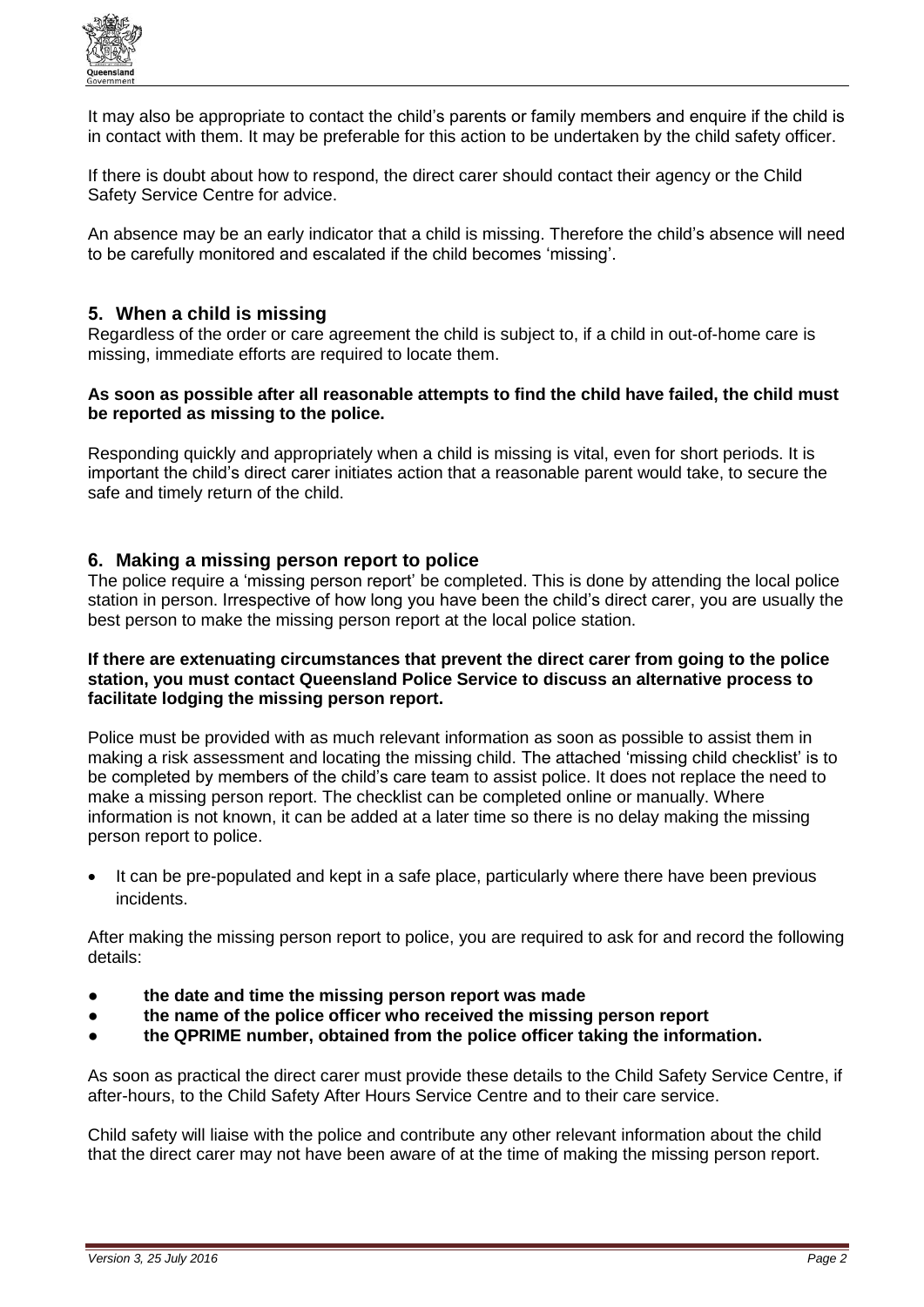

# **7. Providing a photograph of the missing child**

Police may request a recent photograph of the missing child to assist their efforts to locate the child. The direct carer should where possible, provide a clear recent photograph of the missing child to police.

In the event police need to release additional information with the photograph that **will identify** the missing child as being subject to any intervention under the *Child Protection Act 1999*, they (the police) **must** seek the written authorisation from the Chief Executive, Department of Communities, Child Safety and Disability Services.

Regional Directors (Child Safety) and Regional Executive Directors have the statutory delegations to provide written permission in these circumstances.

# **8. Publishing a photo to social media**

A photo of the missing child can be published on social media by any member of the care team and/or Queensland Police Service, where the child is **not identified** as being subject to intervention under the *Child Protection Act 1999*. For example:

- It is OK to publish a photo on Facebook to say "Johnny Smith a member of my son's football team is missing. Here is a photo of him" – as this does not or is not likely to identify him as a child in care, nor does it identify and other person.
- It is **not OK** to post the same photo on Facebook and add the commentary "Here is a photo of Johnny Smith, a foster child that I am caring for who is missing" – as this identifies him as a child in care.

# **9. Involving mainstream media**

Police make the decision to release information to mainstream media (including newspapers, television and radio) to help locate the child.

In these instances the Department of Communities, Child Safety and Disability Services will lead the development of a media strategy.

#### **10.While the child continues to be missing**

During the time a child is missing it will be important the child's care team continue to work together to regularly exchange information regarding the actions being taken to locate the child.

Actions which Child Safety Services may be undertaking during this time include:

- Supporting the carer and police to identify places where the child frequently attends.
- Contacting the child's family, friends and networks including previous carers to establish if the child has been located and/or identify other possible locations where the child may have gone.
- Taking other actions to locate the child, such as trying to make telephone contact, leaving messages on the child's phone and through other social networking sites used by the child.
- Cooperating with police regarding media coverage, such as 'amber alerts'.
- Developing, as appropriate, a media strategy in consultation with police, the direct carer and where appropriate, the child's parents.

Actions which the Queensland Police Service may be undertaking during this time are contained in chapter 12 of the *Queensland Police Operational Procedures Manual*. A copy of this manual is publicly available at<https://www.police.qld.gov.au/corporatedocs/OperationalPolicies/opm.htm>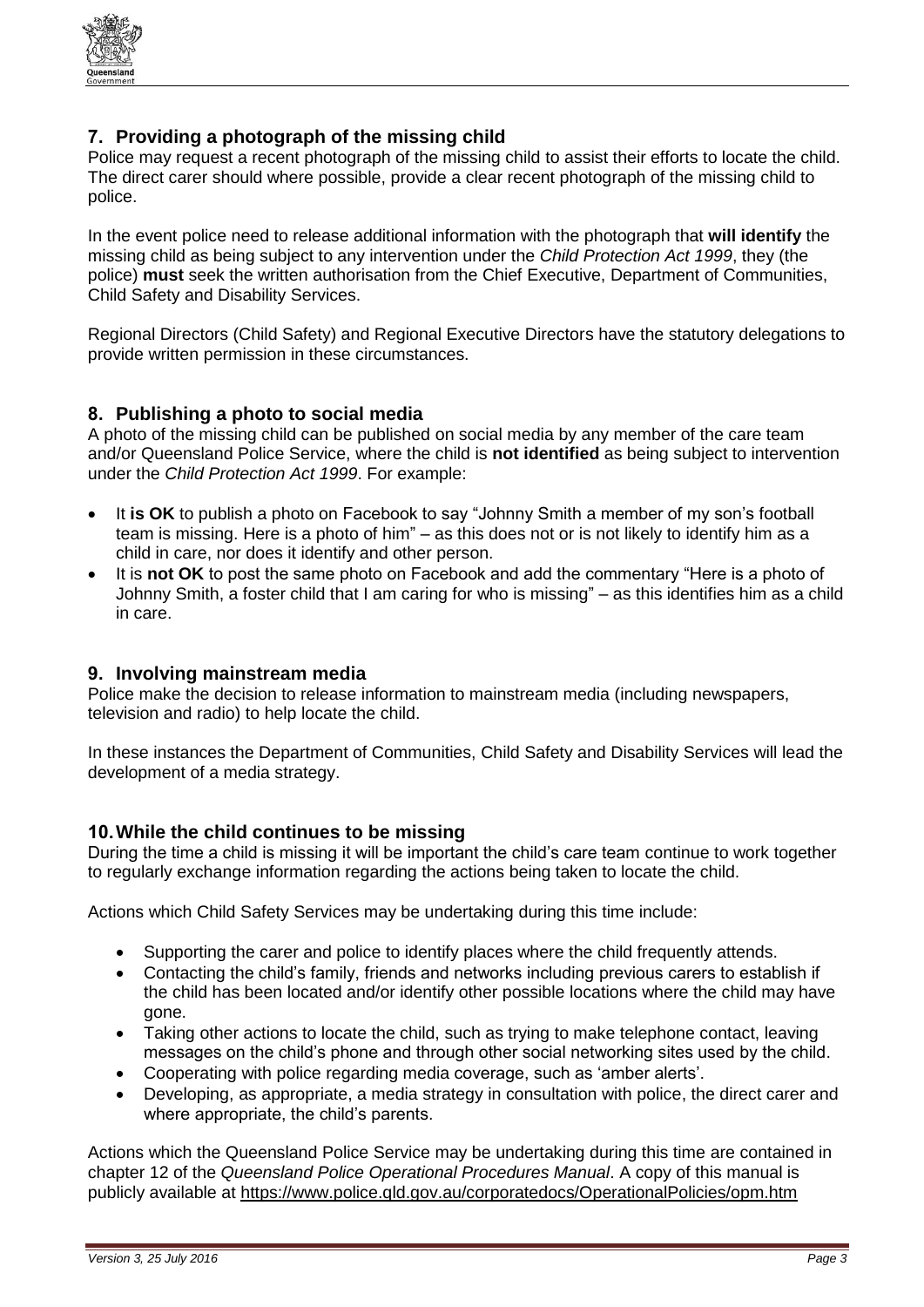

# **11. When the missing child in located**

When a missing child is located or returns to where they live it is important the direct carer or child safety officer **immediately advise the police**. This can be done by contacting **Policelink on 131 444** and proving the Queensland Police reference number (QPRIME number) which was provided when the missing person report was initially made to police. All members of the care team previously aware the child was missing.

The child safety officer will also meet with the child following their return to discuss the reasons why they went missing, explore whether the child experienced harm while missing, and to jointly identify any actions to support the child's ongoing safety and wellbeing and reduce the likelihood of the child going missing in the future. This meeting may be undertaken jointly with police. This should occur within 48 hours of the child being located.

The child safety officer will also arrange a meeting with the child's care team to discuss the reasons why the child went missing, and consider any actions to support the child's ongoing safety and wellbeing and reduce the likelihood of the child going missing in the future.

This may include reviewing the placement agreement, safety and support plan and/or the child's case plan.

### **12. When a child is frequently missing**

If a child is frequently missing, the child's care team will identify strategies to reduce the likelihood of recurrence and the actions required when the child is missing.

The child safety officer will partner with other members of the child's care team and the child to review the placement agreement, safety and support plan and/or child's case plan.

A missing child checklist can also be pre-populated with the required information and copies given to the child's care team.

#### **13. Phone numbers**

- The addresses of police stations are listed under 'Police Service' in the White Pages of the telephone book and on the Queensland Police Service web site, under ['station locator'.](http://www.police.qld.gov.au/apps/stationlocator/)
- Foster and kinship care support line is available Monday to Friday 5pm to 11:30pm; Saturday and Sunday 7am to 11:30 pm. Phone: 1 300 729 309.
- Child Safety After Hours Service Centre is available for after-hours advice and support relating to the management of children subject to child protection orders or ongoing intervention by Child Safety Services, where an immediate response is required. They can be contacted on 1800 177 135 or 3235 9901.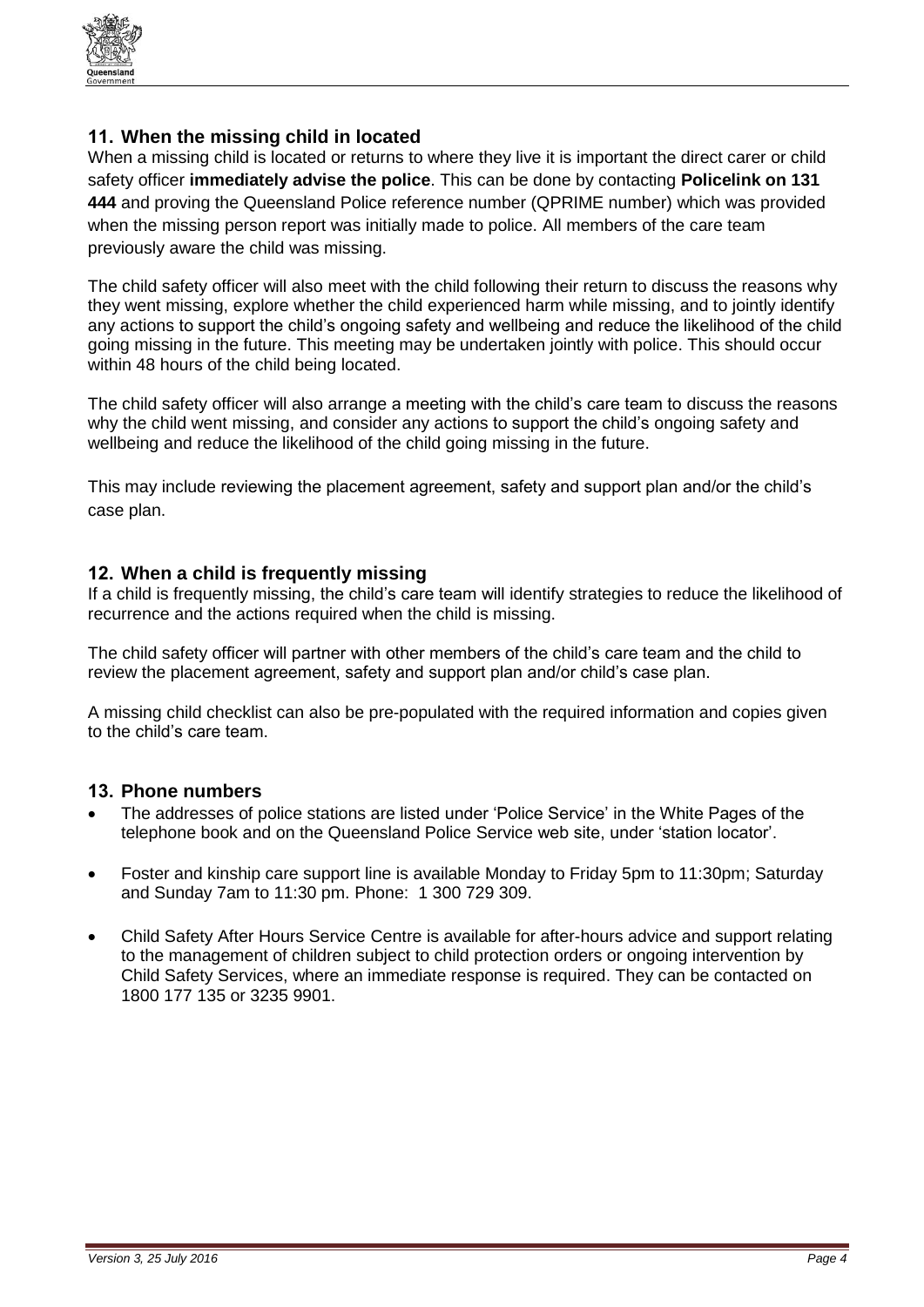# **MISSING CHILD CHECKLIST**

# **This form authorises the Queensland Police Service to initiate appropriate actions.**

- The checklist is NOT a substitute for making a missing person report to the police.
- It is designed to provide guidance about the kind of information required to locate the missing child.
- You don't need to be able to answer every field. Where information is not known it can be provided later and should not delay taking immediate action.
- The child's care team members may contribute relevant information where this is not known to you at the time.
- It can be completed online or completed manually.
- A copy is to be given to police.
- It can be pre-populated and kept in a safe place, particularly where there have been previous incidents.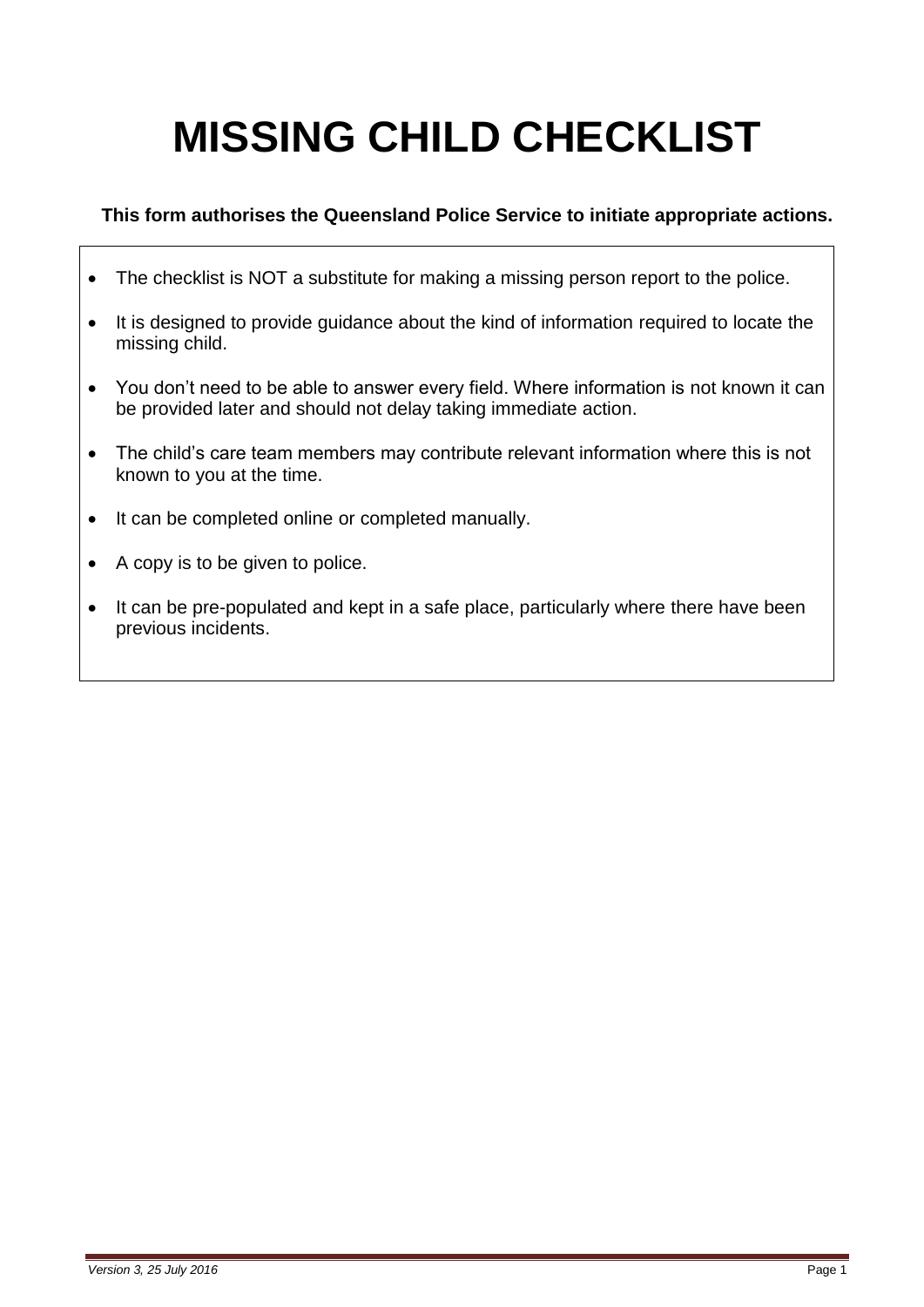

| 1. Details of missing child                                                                                                                                                                                                               |                                                                                                                |  |
|-------------------------------------------------------------------------------------------------------------------------------------------------------------------------------------------------------------------------------------------|----------------------------------------------------------------------------------------------------------------|--|
| First name:<br>Including aliases:                                                                                                                                                                                                         | Surname:<br>Including aliases:                                                                                 |  |
|                                                                                                                                                                                                                                           |                                                                                                                |  |
| DOB and age:                                                                                                                                                                                                                              | $\square$ Male<br>Mobile number:<br>Female                                                                     |  |
| 2. Description of missing child (if possible, provide police with a current photo)                                                                                                                                                        |                                                                                                                |  |
| Height:                                                                                                                                                                                                                                   | Build:                                                                                                         |  |
| Colour of eyes:                                                                                                                                                                                                                           | Hair colour/length/style (please specify):                                                                     |  |
| Complexion:<br>Light $\Box$ Olive<br>Tanned<br>Fair<br>$\Box$ Dark<br>Very dark                                                                                                                                                           | Distinguishing features:<br>$\Box$ Birthmark $\Box$<br>Tattoos<br>Piercings<br>$\mathbf{I}$<br>Scars<br>Other: |  |
| Aboriginal or Torres Strait Islander (please specify):<br>Aboriginal   Torres Strait Islander<br>Neither<br><b>Both</b>                                                                                                                   | Cultural and linguistically diverse background<br>(please specify):                                            |  |
| 3. Circumstance of disappearance                                                                                                                                                                                                          |                                                                                                                |  |
| Where was the child last seen:                                                                                                                                                                                                            | Time:<br>Date:                                                                                                 |  |
| Clothing/personal items (worn/taken):                                                                                                                                                                                                     |                                                                                                                |  |
| Name of anyone with the child:                                                                                                                                                                                                            |                                                                                                                |  |
| Information about the last person to see the child                                                                                                                                                                                        |                                                                                                                |  |
| Name:                                                                                                                                                                                                                                     | Relationship to child:                                                                                         |  |
| Address:                                                                                                                                                                                                                                  | Phone numbers                                                                                                  |  |
| Reasons for disappearance (e.g. Notes/letters left by child, did the child leave willingly or were they taken? Any<br>family or relationship issues or conflict, including domestic violence that may have influenced the disappearance?) |                                                                                                                |  |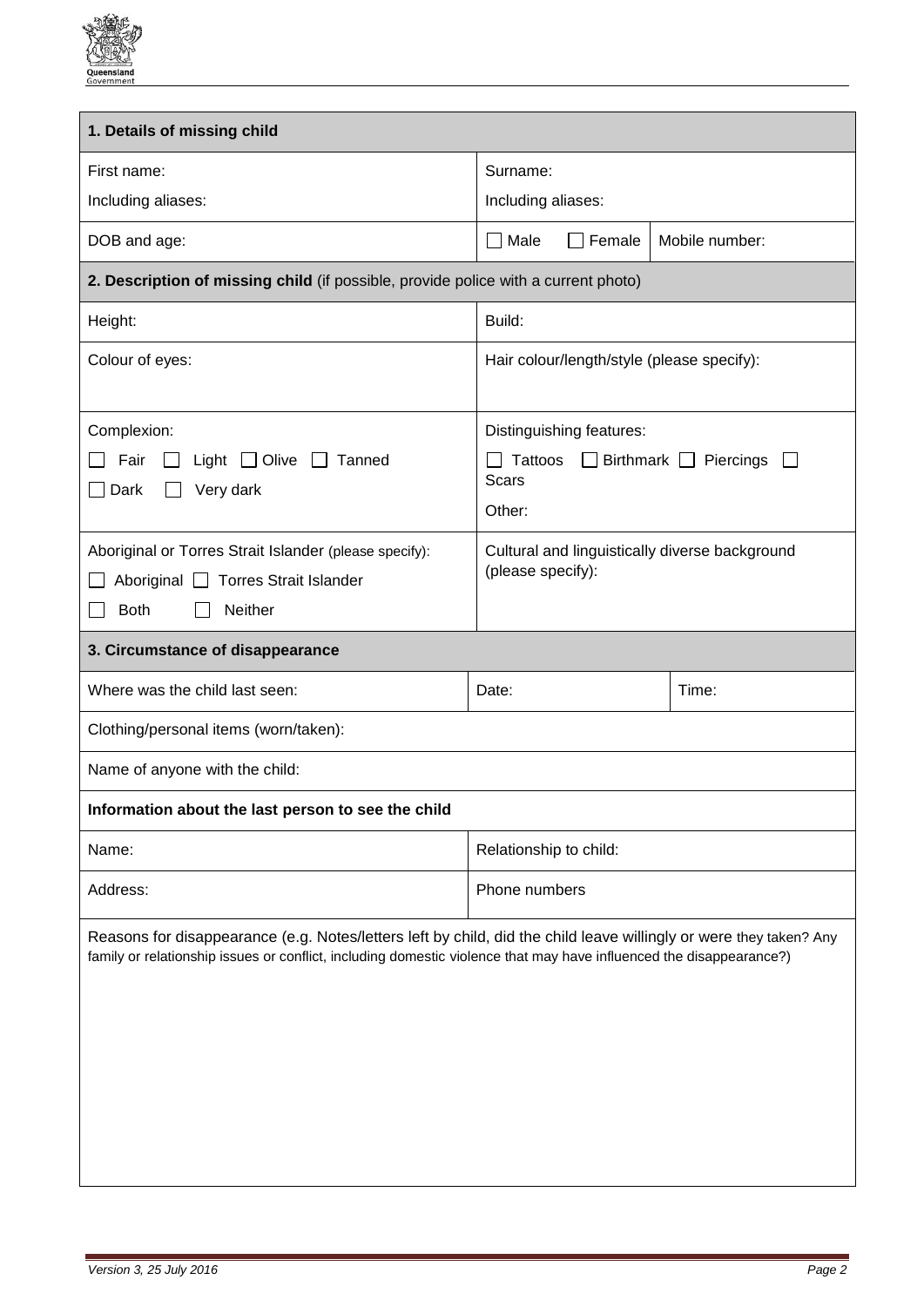

| Details of inquiries made/actions taken to locate the child prior to contacting Queensland Police<br><b>Service</b>                                           |                                                                                                                                                                                        |  |
|---------------------------------------------------------------------------------------------------------------------------------------------------------------|----------------------------------------------------------------------------------------------------------------------------------------------------------------------------------------|--|
| Search of house and premises<br>Enquiries with friends or neighbours<br>Checking child's likely places to visit                                               | Alerting child's friends and networks to be on<br>lookout<br>$\Box$ Leaving messages on child's mobile,<br>Facebook<br>Telling CSSC or Child Safety After Hours<br><b>Care Service</b> |  |
| 4. Concerns/risks/vulnerability for the child                                                                                                                 | If 'yes', provide details                                                                                                                                                              |  |
| Age of the child (child is under 13 years old)<br>Please check: $\Box$ Yes $\Box$ No                                                                          |                                                                                                                                                                                        |  |
| Medical condition (life threatening illness or requires<br>significant medication which is not in the persons<br>possession)                                  |                                                                                                                                                                                        |  |
| Please check: Ves No Unknown                                                                                                                                  |                                                                                                                                                                                        |  |
| Intellectual impairment (functioning at an age level of 10<br>years old or less)                                                                              |                                                                                                                                                                                        |  |
| Please check: Ves No Unknown                                                                                                                                  |                                                                                                                                                                                        |  |
| Mental health (diagnosed with a psychiatric or<br>psychological disorder such as anxiety, depression)<br>Please check: $\Box$ Yes $\Box$ No $\Box$<br>Unknown |                                                                                                                                                                                        |  |
| Substance misuse (known or suspected to be misusing<br>alcohol, drugs or other substances)<br>Please check: Ves No Unknown                                    |                                                                                                                                                                                        |  |
| Criminal involvement (is known or suspected to commit<br>offences)                                                                                            |                                                                                                                                                                                        |  |
| Please check: Ves No Unknown                                                                                                                                  |                                                                                                                                                                                        |  |
| Relationship issues (dealing with a current or recent<br>relationship breakdown)                                                                              |                                                                                                                                                                                        |  |
| Please check: Ves No Unknown                                                                                                                                  |                                                                                                                                                                                        |  |
| Significant life event (suicide attempt/ bullying)                                                                                                            |                                                                                                                                                                                        |  |
| Please check: Ves No Unknown                                                                                                                                  |                                                                                                                                                                                        |  |
| Out of character (recent behaviour that is unusual for<br>child)                                                                                              |                                                                                                                                                                                        |  |
| Please check: Ves No Unknown                                                                                                                                  |                                                                                                                                                                                        |  |
| Event (natural disaster/at sea/plane crash)                                                                                                                   |                                                                                                                                                                                        |  |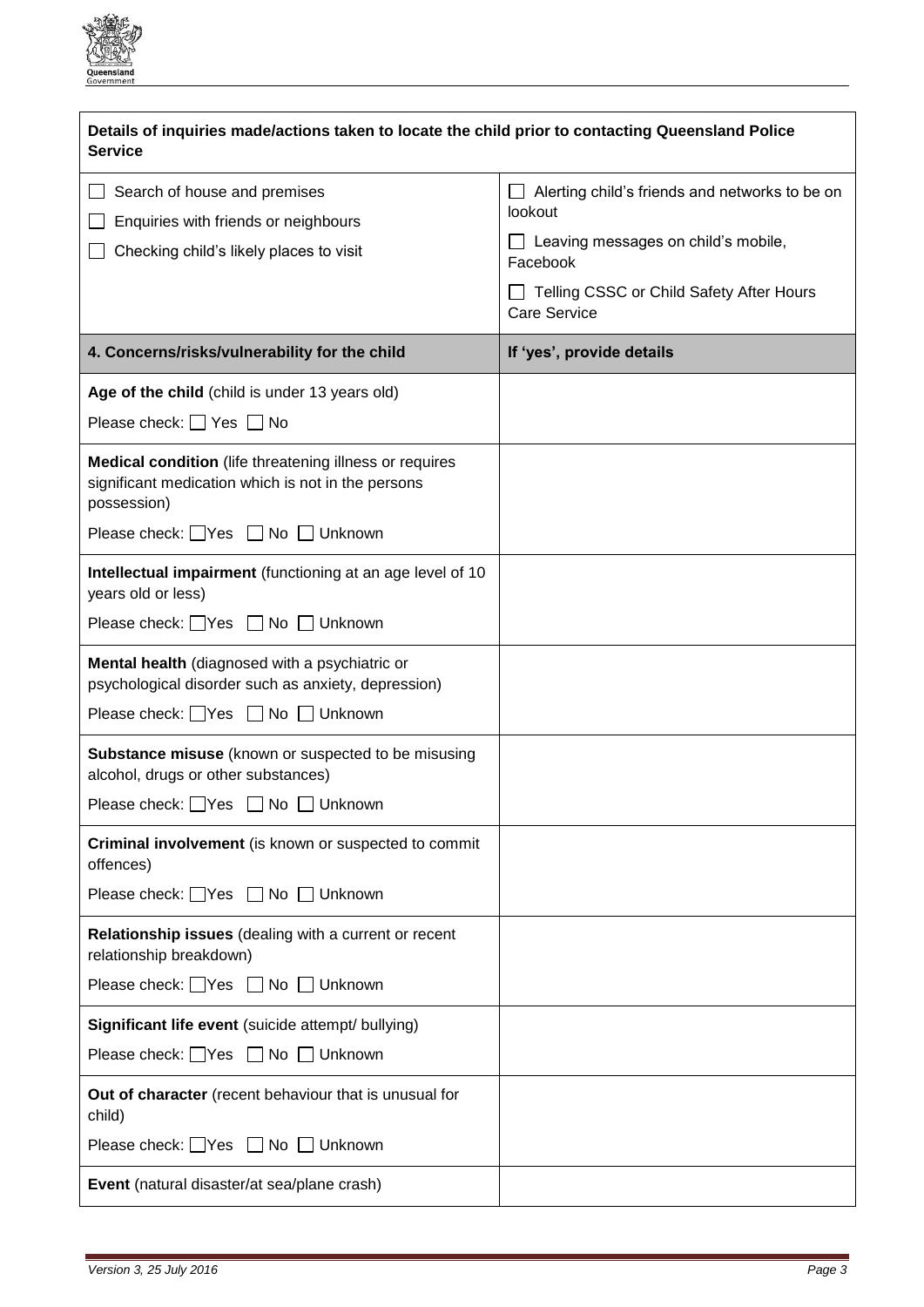

| Please check: $\Box$ Yes $\Box$ No<br>Unknown                                                         |                                                  |  |
|-------------------------------------------------------------------------------------------------------|--------------------------------------------------|--|
| <b>Environmental factors</b> (significant weather conditions<br>(hot, cold, wet, terrain)             |                                                  |  |
| Please check: Ves No Unknown                                                                          |                                                  |  |
| Previous incidents of child missing and location<br>unknown                                           |                                                  |  |
| Please check: Ves No Unknown                                                                          |                                                  |  |
|                                                                                                       |                                                  |  |
| Any special/complex behavioural or emotional needs (e.g. violence, aggression, possession of weapons) |                                                  |  |
|                                                                                                       |                                                  |  |
| 5. Current child protection order (CPO) or authority relating to the child                            |                                                  |  |
| Type of authority (Please check)                                                                      | Child's current placement (Please check)         |  |
| Assessment order                                                                                      | $\Box$ Foster care<br>Kinship care<br>$\perp$    |  |
| Care agreement                                                                                        | Residential                                      |  |
| Interim CPO custody to Chief Executive                                                                | $\Box$ Semi-independent living $\Box$ Safe house |  |
| CPO custody to Chief Executive                                                                        | Other                                            |  |
| CPO guardianship to Chief Executive                                                                   |                                                  |  |
| Name of CSO:                                                                                          | Contact phone no:                                |  |
| Child safety service centre:                                                                          |                                                  |  |
| 6. Additional information which may assist in locating the child                                      |                                                  |  |
| Places frequented:                                                                                    |                                                  |  |
| Parents or significant family members:                                                                |                                                  |  |
| Friends or associates:                                                                                |                                                  |  |
| Facebook, email or other social media details:                                                        |                                                  |  |
| School or employment:                                                                                 |                                                  |  |
| Child's bank account details (for older children):                                                    |                                                  |  |
| Name and contact details of any person who may be likely to assist (relatives, friends etc):          |                                                  |  |
|                                                                                                       |                                                  |  |
|                                                                                                       |                                                  |  |
|                                                                                                       |                                                  |  |